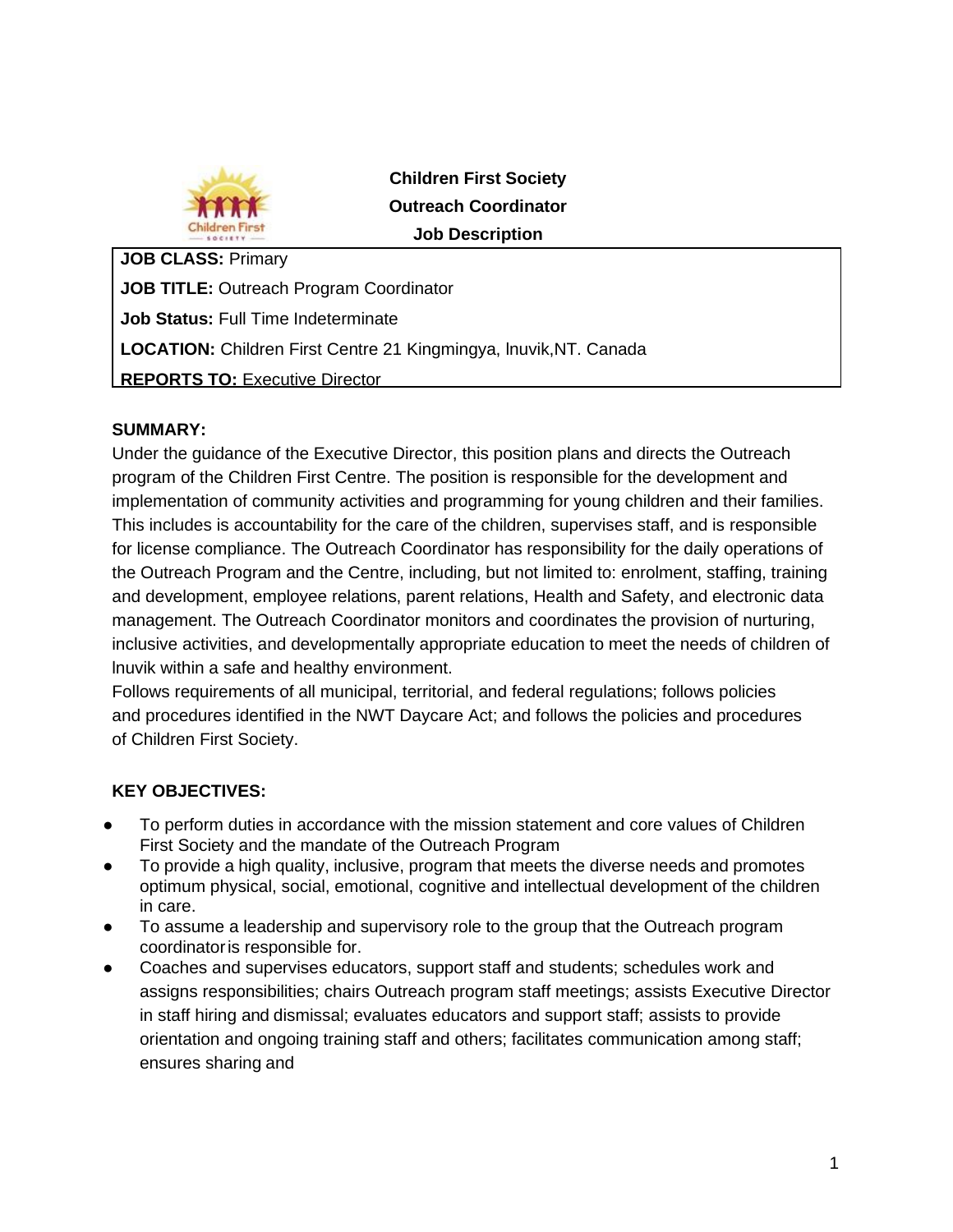## **DUTIES WILL INCLUDE BUT NOT BE LIMITED TO:**

- Assist the Executive Director with distribution of resources, arranges for replacement staff as needed; acts as a role model and provides leadership to the team.
- Provides leadership and assists staff in planning and implementing the Outreach program of learning experiences to ensure innovative, high quality, developmentally appropriate and culturally diverse, inclusive programs. Supports the early learning education team with strategies and resources to ensure full participation of all children, considering ability, cultural and linguistic diversity and Indigenous identity so that all children have opportunities for engagement, exploration and expression. Supports program staff with monitoring and evaluating the programs to ensure they meet the needs of children, families and the community.
- Works with the *Executive Director* and staff to ensure the implementation of a philosophy of early learning and care at the centre is aligned with *Children First Society* philosophy, mandate and vision, current pedagogical approaches, and the strategic priorities of the organization.
- Assist the Executive Director to ensure compliance with all NWT Early Childhood staffing requirements including but not limited to: the orientation of new staff, staff qualifications, monitoring of performance and compliance to policies, development and implementation of individual and medical needs plans for children in care, emergency plan management, training and professional development of staff, staffing ratios and group size, and all others as outlined in the NWT Daycare Act.
- Assists the Executive Director to monitor and support ongoing training and track/foster learning goals of all staff. Communicates with *Executive Director* on any non-compliances with staff performance; consults with *Executive Director* regarding staffing actions and implementation of development plans.
- Ensures positive communication with families through regular verbal and written contact regarding program. Resolves parent concerns and complaints in accordance with *Children First Society* policies. Collaborates with families to access information and resources to make informed decisions about their child(ren). Advocates for children and families in partnership with families and colleagues.
- Manages and establishes professional relations and partnerships in the community to strengthen and foster partnership opportunities for children and families.
- Assists the Executive Director to Oversee and monitor the health and safety of the centre; ensures implementation of standards set by the NWT Day Care Act; refers health and safety concerns to the Executive Director and makes recommendations for change; Works in accordance with *NWT* Occupational Health and Safety Standards.